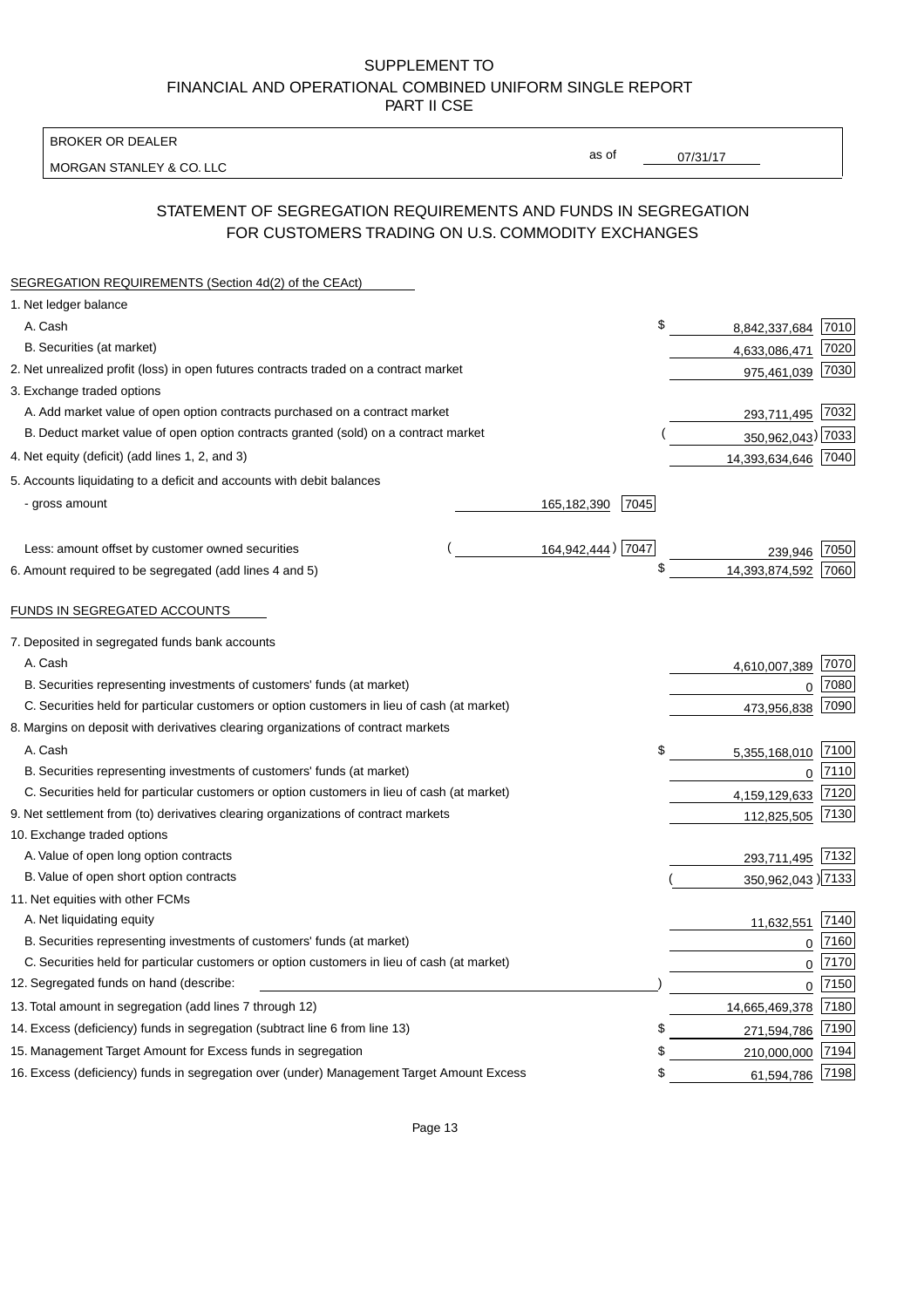MORGAN STANLEY & CO. LLC

07/31/17  $\overline{\phantom{a}}$ 

as of

# STATEMENT OF SEGREGATION REQUIREMENTS AND FUNDS IN SEGREGATION FOR CUSTOMERS' DEALER OPTIONS ACCOUNTS

| 1. Amount required to be segregated in accordance |           |        |
|---------------------------------------------------|-----------|--------|
| with Commission regulation 32.6                   | \$        | 7200   |
| 2. Funds in segregated accounts                   |           |        |
| A. Cash                                           | $0$  7210 |        |
| B. Securities (at market)                         | $0$  7220 |        |
| C. Total                                          |           | 7230   |
| 3. Excess (deficiency) funds in segregation       |           |        |
| (subtract line 2.C from line 1)                   |           | 0 7240 |
|                                                   |           |        |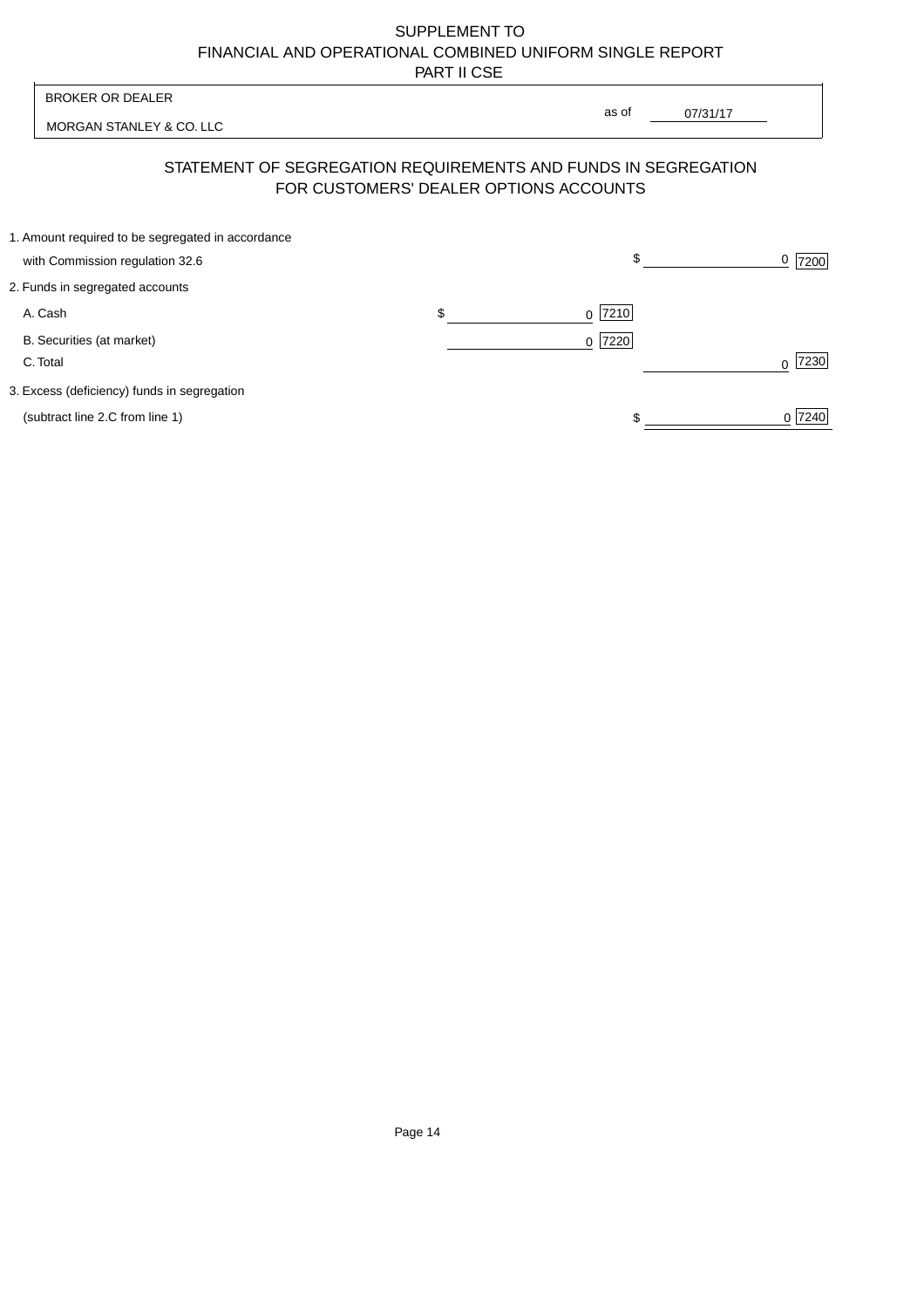PART II CSE

MORGAN STANLEY & CO. LLC and the contract of the contract of the contract of the contract of the contract of the contract of the contract of the contract of the contract of the contract of the contract of the contract of t BROKER OR DEALER

as of

### STATEMENT OF SECURED AMOUNTS AND FUNDS HELD IN SEPARATE ACCOUNTS PURSUANT TO COMMISSION REGULATION 30.7

#### FOREIGN FUTURES AND FOREIGN OPTIONS SECURED AMOUNTS

| Amount required to be set aside pursuant to law, rule or regulation of a foreign government<br>or a rule of a self-regulatory organization authorized thereunder |                    | \$                  | 7305 |
|------------------------------------------------------------------------------------------------------------------------------------------------------------------|--------------------|---------------------|------|
| 1. Net ledger balance - Foreign Futures and Foreign Option Trading - All Customers                                                                               |                    |                     |      |
| A. Cash                                                                                                                                                          |                    | \$<br>2,986,803,297 | 7315 |
| B. Securities (at market)                                                                                                                                        |                    | 1,510,940,892       | 7317 |
| 2. Net unrealized profit (loss) in open futures contracts traded on a foreign board of trade                                                                     |                    | 93,205,381          | 7325 |
| 3. Exchange traded options                                                                                                                                       |                    |                     |      |
| A. Market value of open option contracts purchased on a foreign board of trade                                                                                   |                    | 27,632,935          | 7335 |
| B. Market value of open contracts granted (sold) on a foreign board of trade                                                                                     |                    | (14, 488, 829)      | 7337 |
| 4. Net equity (deficit) (add lines 1.2. and 3.)                                                                                                                  |                    | \$<br>4,604,093,676 | 7345 |
| 5. Accounts liquidating to a deficit and accounts with                                                                                                           |                    |                     |      |
| debit balances - gross amount                                                                                                                                    | 7351<br>19,446,780 |                     |      |
| Less: amount offset by customer owned securities                                                                                                                 | 18,630,086) 7352   | 816,694             | 7354 |
| 6. Amount required to be set aside as the secured amount - Net Liquidating Equity Method (add lines 4 and 5)                                                     |                    | \$<br>4,604,910,370 | 7355 |
| 7. Greater of amount required to be set aside pursuant to foreign jurisdiction (above) or line 6.                                                                |                    | \$<br>4,604,910,370 | 7360 |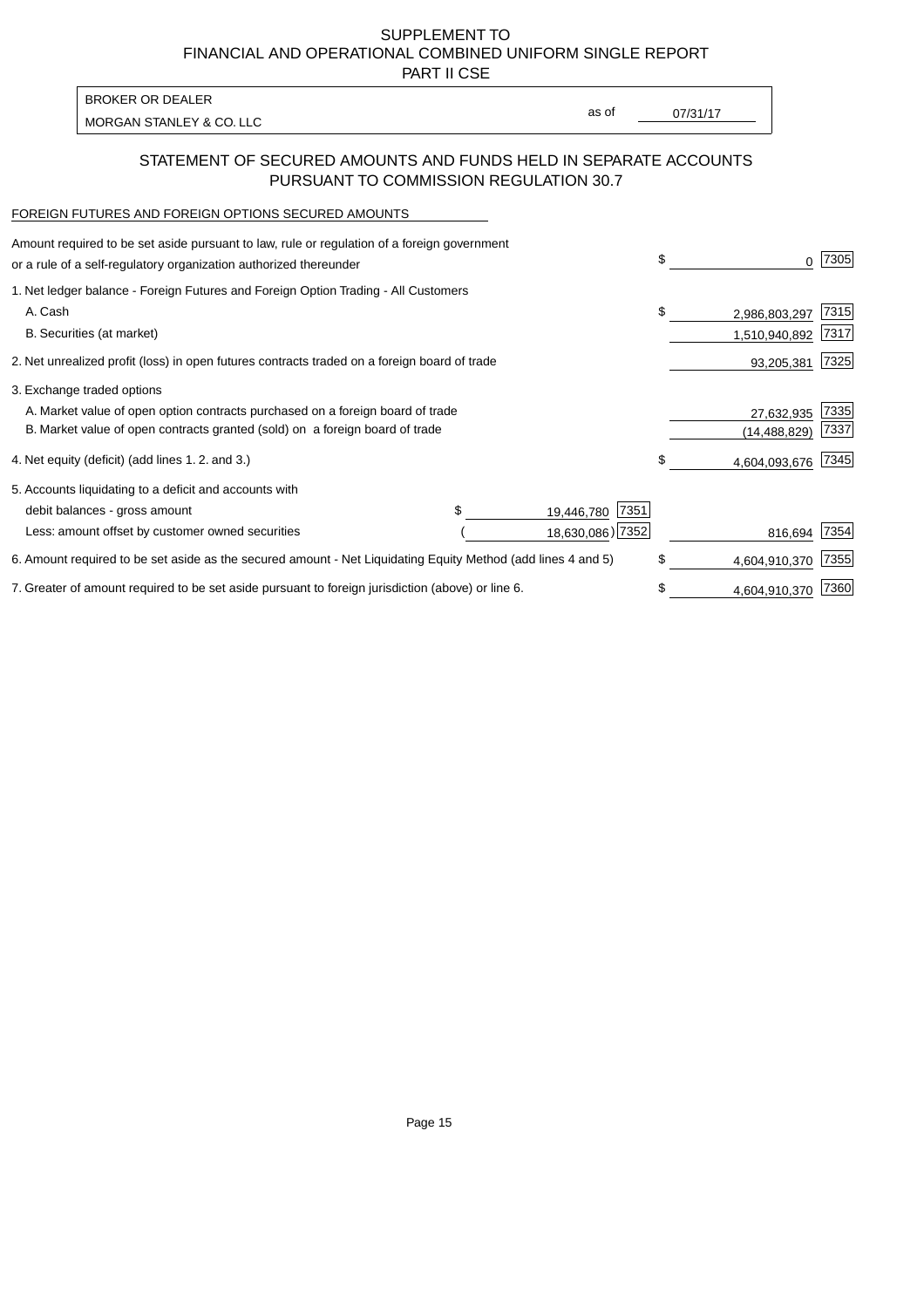BROKER OR DEALER

MORGAN STANLEY & CO. LLC

07/31/17 as of

# STATEMENT OF SECURED AMOUNTS AND FUNDS HELD IN SEPARATE ACCOUNTS PURSUANT TO COMMISSION REGULATION 30.7

# FUNDS DEPOSITED IN SEPARATE REGULATION 30.7 ACCOUNTS

| 1. Cash in banks                   |                                                                                        |      |                                      |             |                    |
|------------------------------------|----------------------------------------------------------------------------------------|------|--------------------------------------|-------------|--------------------|
|                                    | A. Banks located in the United States                                                  |      | \$<br>345,019,482 7500               |             |                    |
|                                    | B. Other banks qualified under Regulation 30.7                                         |      |                                      |             |                    |
| Name(s):                           | 0                                                                                      | 7510 | 678,094,196 7520 \$                  |             | 1,023,113,678 7530 |
| 2. Securities                      |                                                                                        |      |                                      |             |                    |
|                                    | A. In safekeeping with banks located in the United States                              |      | \$<br>225,012,063 7540               |             |                    |
|                                    | B. In safekeeping with other banks qualified under Regulation 30.7                     |      |                                      |             |                    |
| Name(s):                           | 0                                                                                      | 7550 |                                      | $0$  7560   | 225,012,063 7570   |
|                                    | 3. Equities with registered futures commission merchants                               |      |                                      |             |                    |
| A. Cash                            |                                                                                        |      | \$<br>5,623,545 7580                 |             |                    |
| <b>B.</b> Securities               |                                                                                        |      |                                      | $0$ 7590    |                    |
|                                    | C. Unrealized gain (loss) on open futures contracts                                    |      | 137,059                              | 7600        |                    |
| D. Value of long option contracts  |                                                                                        |      |                                      | $0$ 7610    |                    |
| E. Value of short option contracts |                                                                                        |      |                                      | $0)$ 7615   | 5,760,604 7620     |
|                                    | 4. Amounts held by clearing organizations of foreign boards of trade                   |      |                                      |             |                    |
| Name(s):                           | <u> 1980 - Johann Barbara, martxa alemaniar a</u>                                      | 7630 |                                      |             |                    |
| A. Cash                            |                                                                                        |      | \$                                   | 0 7640      |                    |
| <b>B.</b> Securities               |                                                                                        |      |                                      | $0$ 7650    |                    |
|                                    | C. Amount due to (from) clearing organizations - daily variation                       |      |                                      | $0$ 7660    |                    |
| D. Value of long option contracts  |                                                                                        |      |                                      | 0 7670      |                    |
| E. Value of short option contracts |                                                                                        |      |                                      | $_0$ ) 7675 | $0^{7680}$         |
|                                    | 5. Amounts held by members of foreign boards of trade                                  |      |                                      |             |                    |
| Name(s):                           | 0                                                                                      | 7690 |                                      |             |                    |
| A. Cash                            |                                                                                        |      | \$<br>2,167,564,356 7700             |             |                    |
| <b>B.</b> Securities               |                                                                                        |      | 1,285,928,829 7710                   |             |                    |
|                                    | C. Unrealized gain (loss) on open futures contracts                                    |      | 93,069,554 7720                      |             |                    |
| D. Value of long option contracts  |                                                                                        |      | 27,632,935 7730                      |             |                    |
| E. Value of short option contracts |                                                                                        |      | $(14, 488, 829)$ <sup>)</sup> [7735] |             | 3,559,706,845 7740 |
|                                    | 6. Amounts with other depositories designated by a foreign board of trade              |      |                                      |             |                    |
| Name(s):                           | 0                                                                                      | 7750 |                                      |             | 0 7760             |
|                                    | 7. Segregated funds on hand (describe:                                                 |      |                                      |             | 0 7765             |
|                                    | 8. Total funds in separate section 30.7 accounts                                       |      |                                      |             | 4,813,593,190 7770 |
|                                    | 9. Excess (deficiency) set Aside Funds for Secured Amount (subtract Line 7 Secured     |      |                                      |             |                    |
| Statement page 15 from Line 8)     |                                                                                        |      |                                      | \$          | 208,682,820 7380   |
|                                    | 10. Management Target Amount for Excess funds in separate section 30.7 accounts        |      |                                      | \$          | 160,000,000 7780   |
|                                    | 11. Excess (deficiency) funds in separate 30.7 accounts over (under) Management Target |      |                                      | \$          | 48,682,820 7785    |
|                                    |                                                                                        |      |                                      |             |                    |